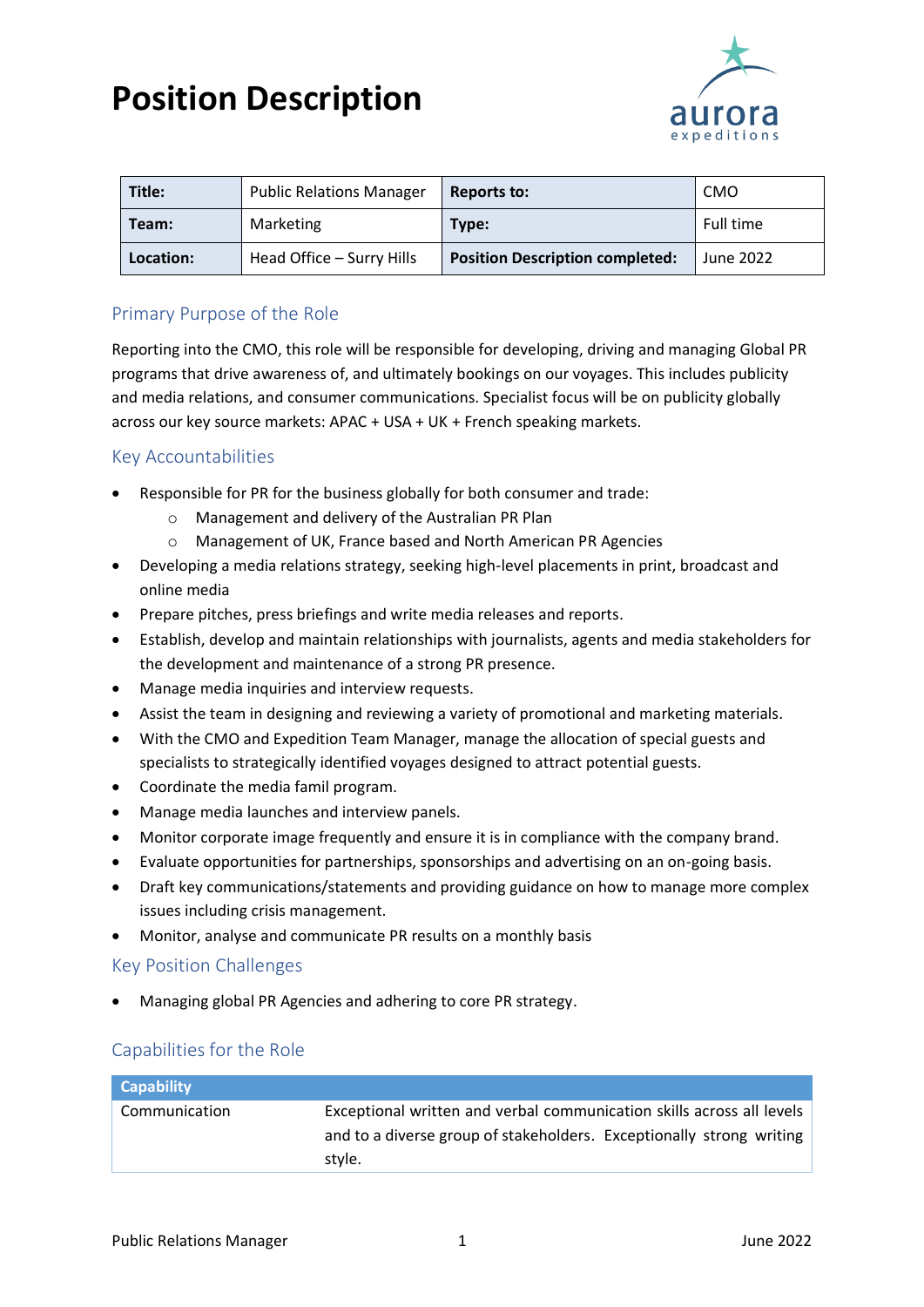# **Position Description**



| Adaptability                   | Ability to adapt and thrive in a fast paced an evolving environment.<br>High judgement especially in narrow timeframes. Remains calm                                                                                                                                                            |
|--------------------------------|-------------------------------------------------------------------------------------------------------------------------------------------------------------------------------------------------------------------------------------------------------------------------------------------------|
|                                | under pressure.                                                                                                                                                                                                                                                                                 |
| Negotiation                    | High level of interpersonal, presentation and negotiation skills and<br>capacity to manage media interviews                                                                                                                                                                                     |
| Problem Solving                | Looks for and implements solutions to complex problems and assists<br>others to do the same. Skilled in applying creative problem-solving<br>skills.                                                                                                                                            |
| Project Management             | Ability to plan, manage and work in project teams, delegate<br>effectively and prioritise project deliverables utilising contemporary<br>project management practices. Strong organisational skills, ability to<br>manage competing priorities and proven ability to hit deadlines.             |
| <b>Relationship Management</b> | Ability to build strategic working partnerships and networks to<br>maximise the effectiveness of PR. Excellent stakeholder management<br>skills. Able to work effectively with a wide network of people internal<br>and external to the company. Approachable with a collaborative<br>approach. |
| Strategy                       | Strong strategic mindset, Customer curiosity, and a results-driven<br>focus.                                                                                                                                                                                                                    |
| Leadership                     | Strong leadership skills - a team player, high work ethic and ability to<br>demonstrate a strong value set. Proven success in combining a hands-<br>on approach with a positive attitude. Lead by example with a growth<br>mindset and a strong desire to get things done.                      |

### Experience and Qualifications

### Essential

- PR and/or journalism experience and capacity to develop, implement and evaluate strategic publicity and media programs.
- Substantial experience in publicity and media relations and stakeholder communications particularly in relation to travel and tourism.
- Experience in managing public relations activities and accounts globally.
- Experience in the travel industry (with proven contacts) working with senior level media in Australia.
- Skills and capacity to manage and motivate agency partners globally.
- Bachelor's degree in Journalism/Communications required.
- Creative thinking with the ability to develop fresh concepts for generating media coverage

### Key Relationships

| Who <sup>1</sup> | <b>Why</b>    |
|------------------|---------------|
| Internal         |               |
| CMO              | Direct report |